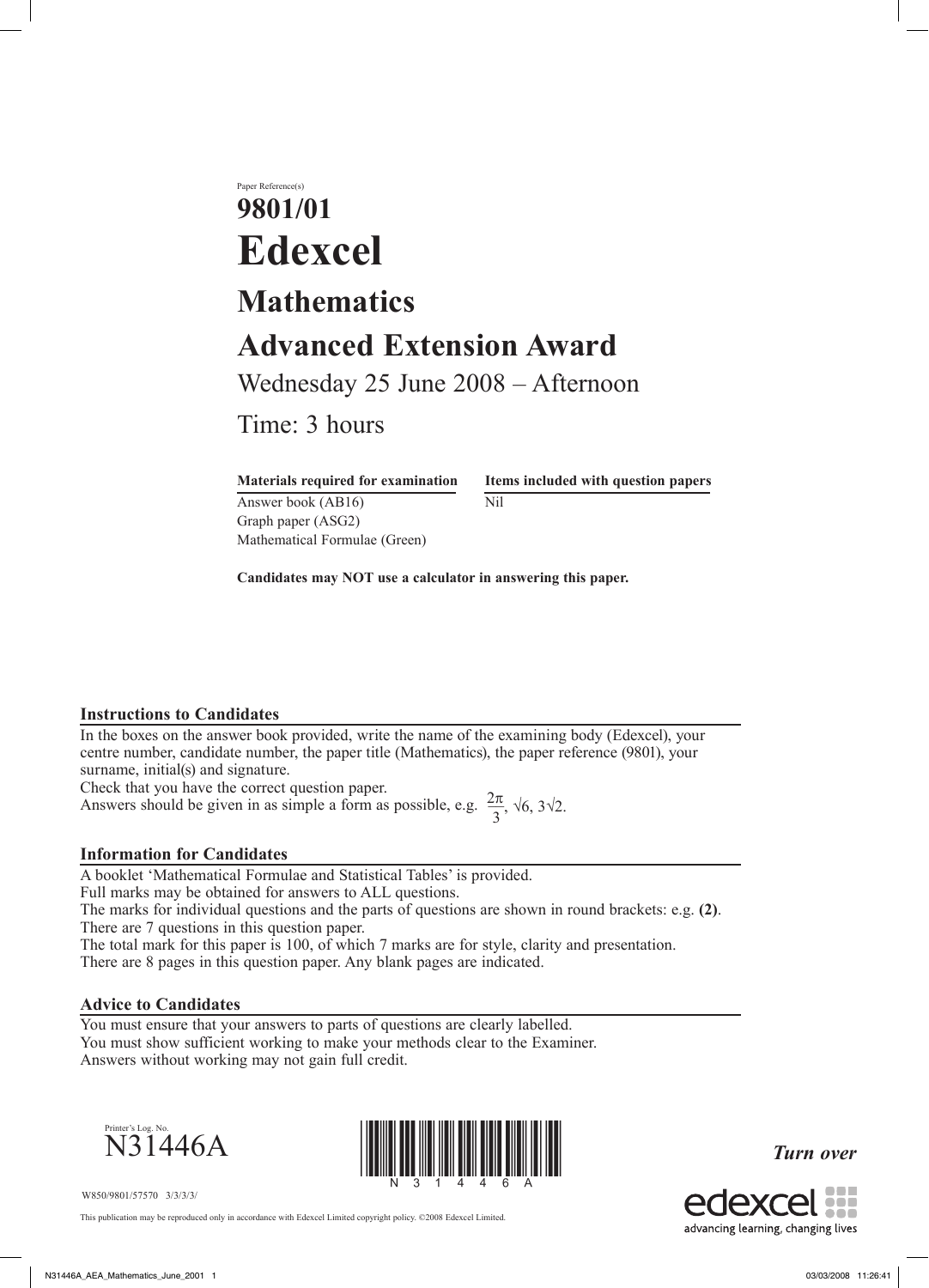**1.** The first and second terms of an arithmetic series are 200 and 197.5 respectively. The sum to *n* terms of the series is  $S_n$ . Find the largest positive value of *Sn* .

**(Total 5 marks)**

**2.** The points  $(x, y)$  on the curve C satisfy

$$
(x+1)(x+2)\frac{\mathrm{d}y}{\mathrm{d}x} = xy.
$$

**3.** (a) Prove that  $\tan 15^{\circ} = 2 - \sqrt{3}$ 

The line with equation  $y = 2x + 5$  is the tangent to *C* at a point *P*.

- (a) Find the coordinates of *P*. **(4)**
- (b) Find the equation of *C*, giving your answer in the form  $y = f(x)$ .
	- **(Total 12 marks)**
- **(4)** (b) Solve, for  $0 \le \theta < 360^{\circ}$ ,

 $sin(\theta + 60^\circ) sin(\theta - 60^\circ) = (1 - \sqrt{3}) cos^2 \theta$ 

**(8)**

**(8)**

**(Total 12 marks)**

N31446A 2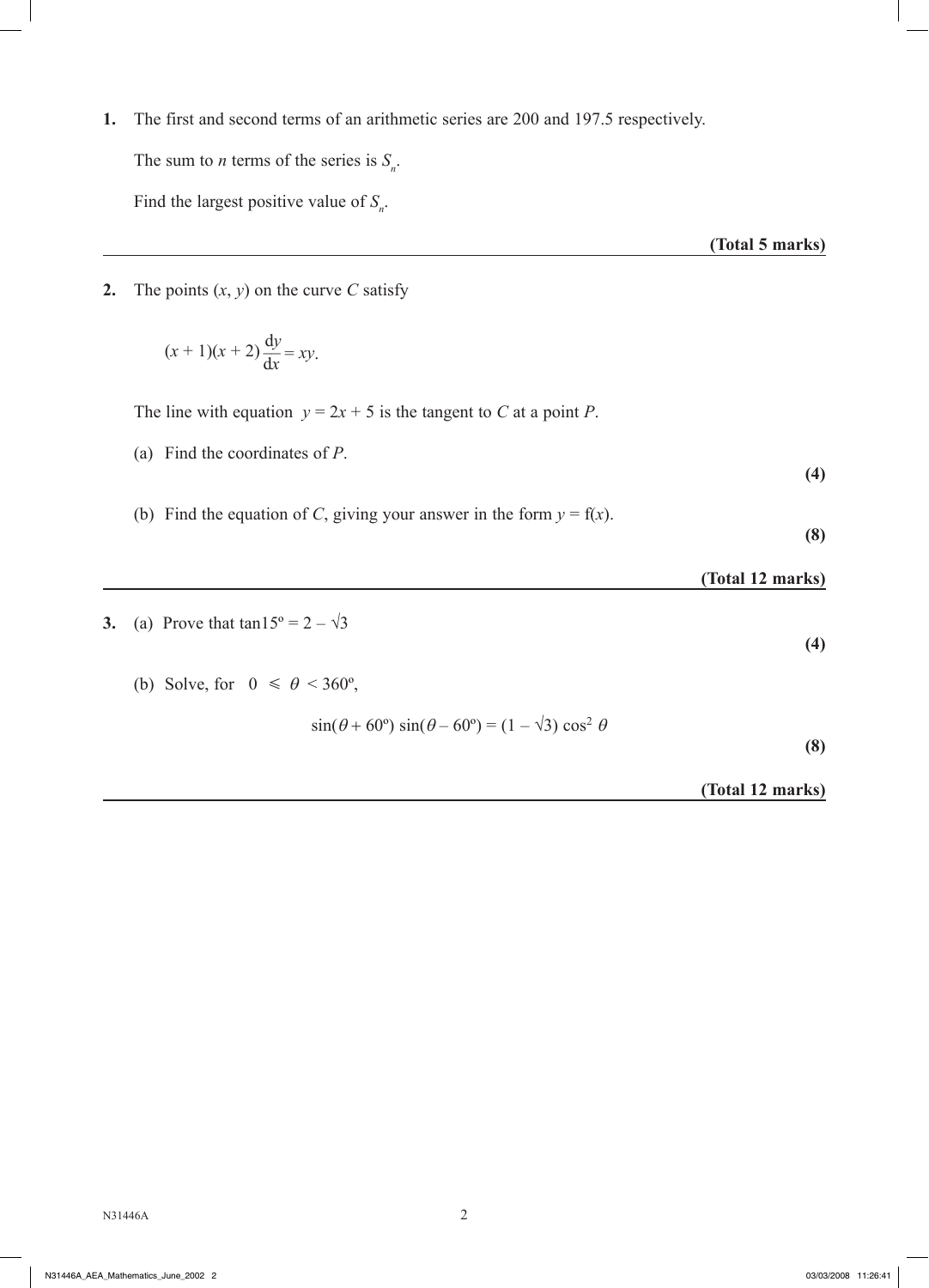



Figure 1 shows a sketch of the curve *C* with equation

$$
y = \cos x \ln(\sec x), \qquad -\frac{\pi}{2} < x < \frac{\pi}{2}.
$$

The points *A* and *B* are maximum points on *C*.

(a) Find the coordinates of *B* in terms of e.

**(5)**

The finite region *R* lies between *C* and the line *AB*.

(b) Show that the area of *R* is

$$
\frac{2}{e} \arccos\left(\frac{1}{e}\right) + 2\ln\left(e + \sqrt{e^2 - 1}\right) - \frac{4}{e} \sqrt{e^2 - 1}.
$$

[arccos *x* is an alternative notation for cos<sup> $-1$ </sup>*x*]

**(8)**

**(Total 13 marks)**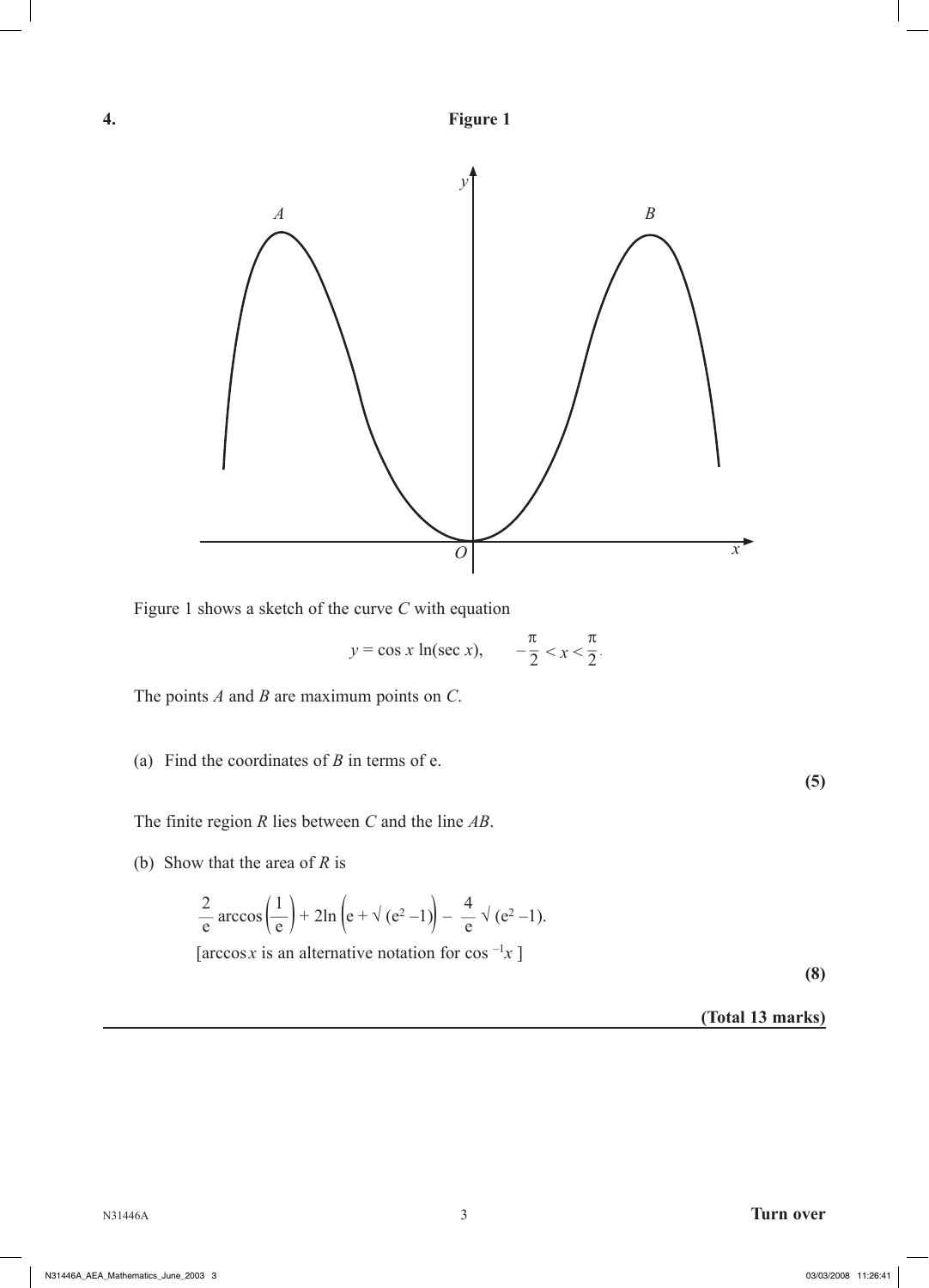**5.** (i) Anna, who is confused about the rules for logarithms, states that

$$
\left(\log_3 p\right)^2 = \log_3 \left(p^2\right)
$$
  
and 
$$
\log_3 (p+q) = \log_3 p + \log_3 q.
$$

However, there is a value for *p* and a value for *q* for which both statements are correct.

Find the value of *p* and the value of *q*.  $(7)$ 

(ii) Solve

$$
\left( \mathbf{0}\right)
$$

$$
\frac{\log_3(3x^3 - 23x^2 + 40x)}{\log_3 9} = 0.5 + \log_3(3x - 8).
$$

**(7)**

**(Total 14 marks)**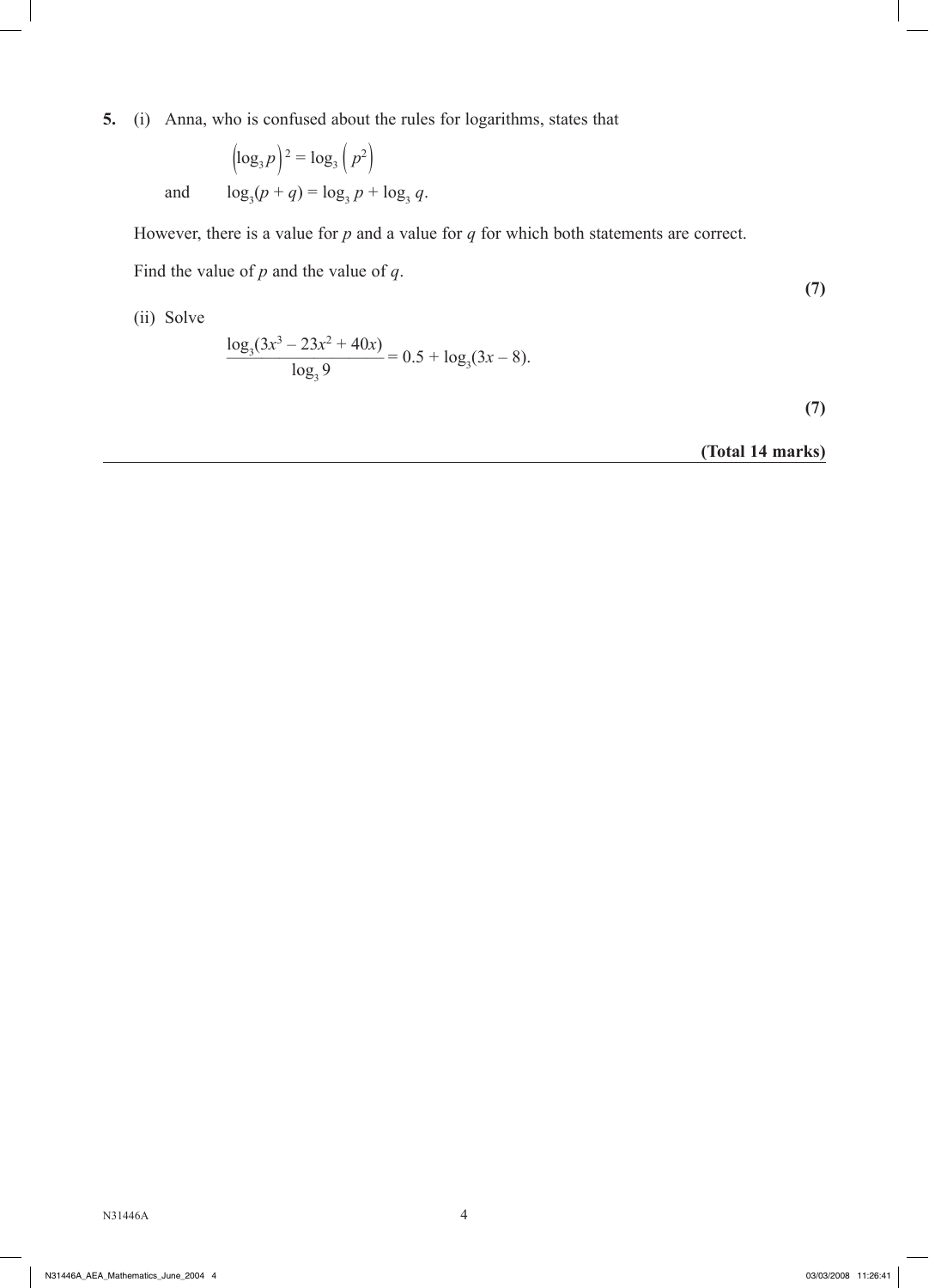**6.**

$$
f(x) = \frac{ax+b}{x+2}; \quad x \in \mathbb{R}, x \neq -2,
$$

where *a* and *b* are constants and  $b > 0$ .

(a) Find 
$$
f^{-1}(x)
$$
.

**(2)**

**(2)**

(b) Hence, or otherwise, find the value of *a* so that  $ff(x) = x$ .

The curve *C* has equation  $y = f(x)$  and  $f(x)$  satisfies  $f(x) = x$ .

(c) On separate axes sketch

$$
(i) \quad y = f(x), \tag{3}
$$

(ii) 
$$
y = f(x-2) + 2.
$$
 (3)

On each sketch you should indicate the equations of any asymptotes and the coordinates, in terms of *b*, of any intersections with the axes.

The normal to *C* at the point *P* has equation  $y = 4x - 39$ . The normal to *C* at the point *Q* has equation  $y = 4x + k$ , where *k* is a constant.

(d) By considering the images of the normals to *C* on the curve with equation  $y = f(x - 2) + 2$ , or otherwise, find the value of *k*.

**(5)**

**(Total 15 marks)**

N31446A 5 **Turn over**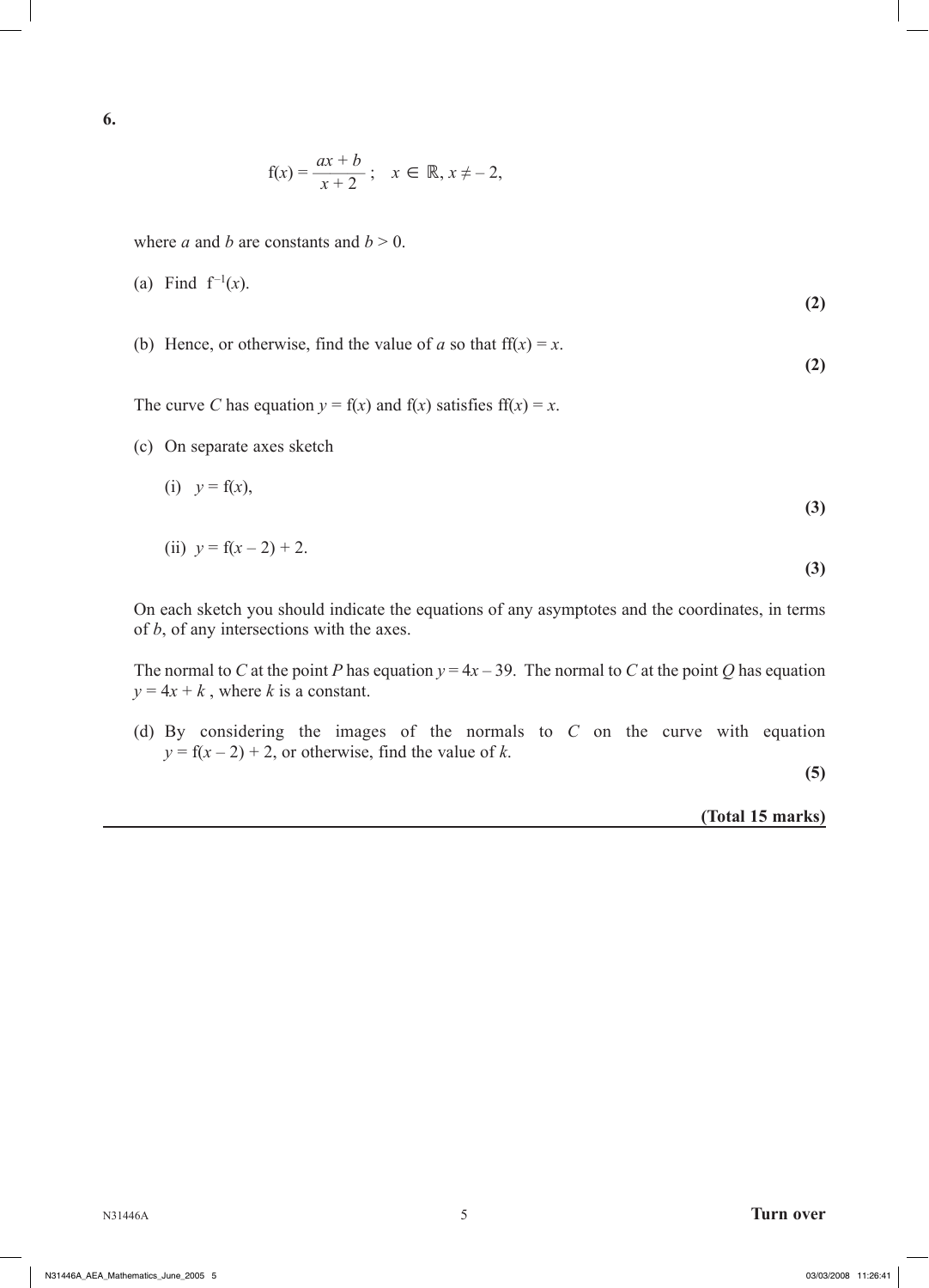**7.**  Relative to a fixed origin *O*, the position vectors of the points *A*, *B* and *C* are

$$
\overrightarrow{OA} = -3\mathbf{i} + \mathbf{j} - 9\mathbf{k}, \qquad \overrightarrow{OB} = \mathbf{i} - \mathbf{k}, \qquad \overrightarrow{OC} = 5\mathbf{i} + 2\mathbf{j} - 5\mathbf{k}
$$
 respectively.

 (a) Find the cosine of angle *ABC*.

 The line *L* is the angle bisector of angle *ABC*.

- (b) Show that an equation of *L* is  $\mathbf{r} = \mathbf{i} \mathbf{k} + t(\mathbf{i} + 2\mathbf{j} 7\mathbf{k})$ .
- (c) Show that  $\left| \frac{\longrightarrow}{AB} \right| = \left| \frac{\longrightarrow}{AC} \right|$ . **(2)**

 The circle *S* lies inside triangle *ABC* and each side of the triangle is a tangent to *S*.

- (d) Find the position vector of the centre of *S*.
- (e) Find the radius of *S*.

**(Total 22 marks)**

## **For Style, Clarity and Presentation: 7 marks**

#### **TOTAL FOR PAPER: 100 MARKS**

**END**

**(4)**

**(4)**

**(7)**

**(5)**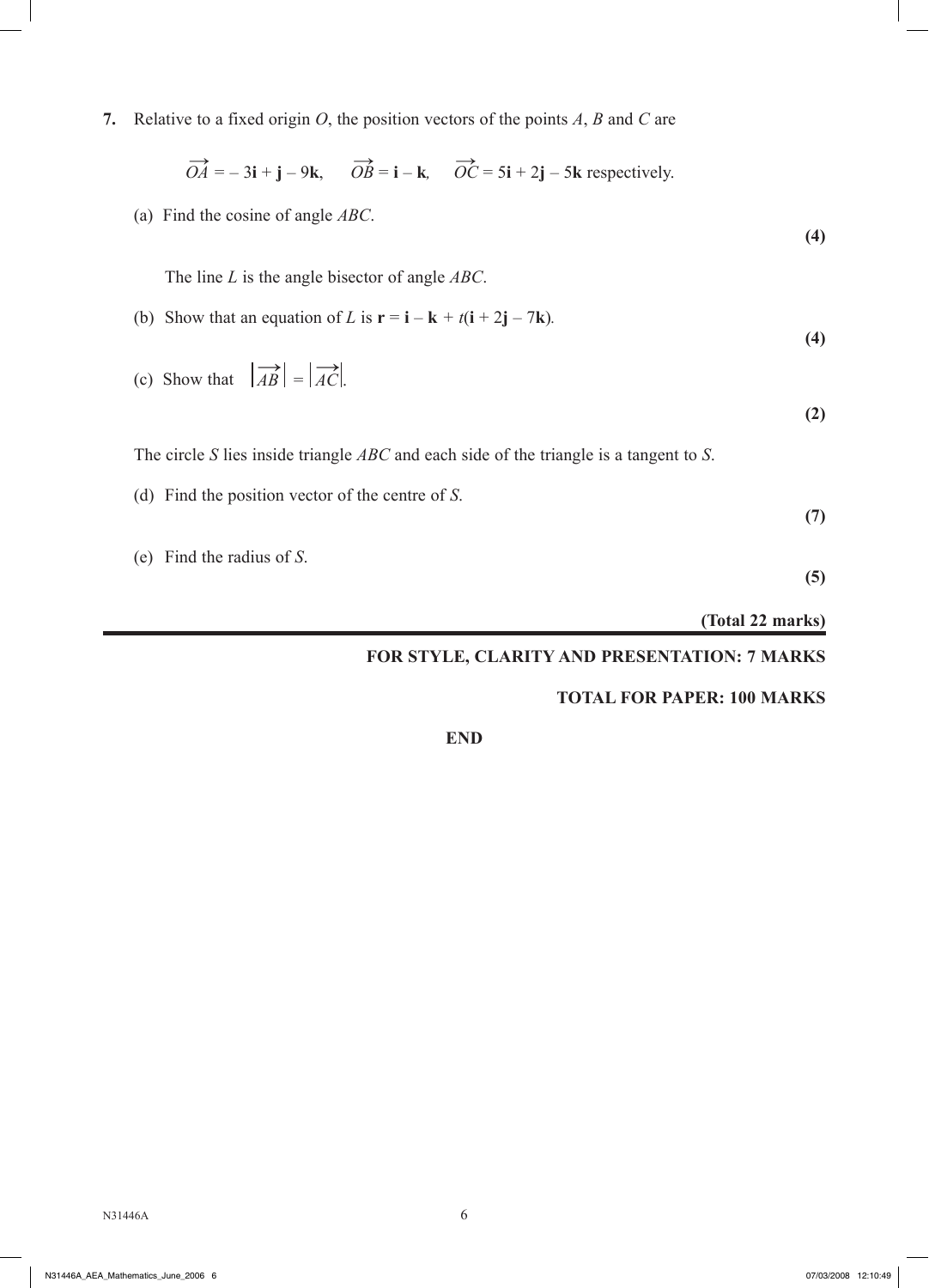**BLANK PAGE**